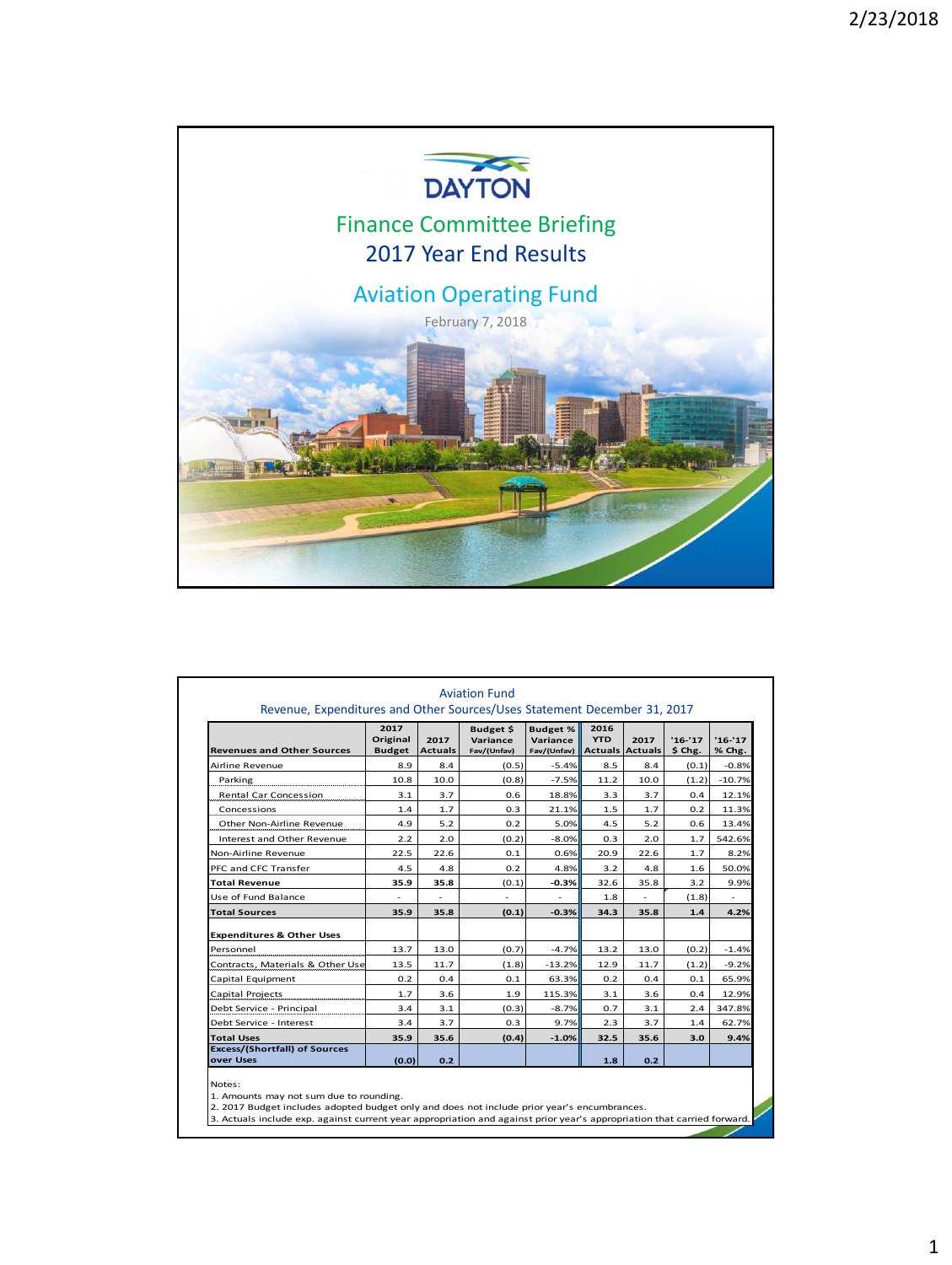

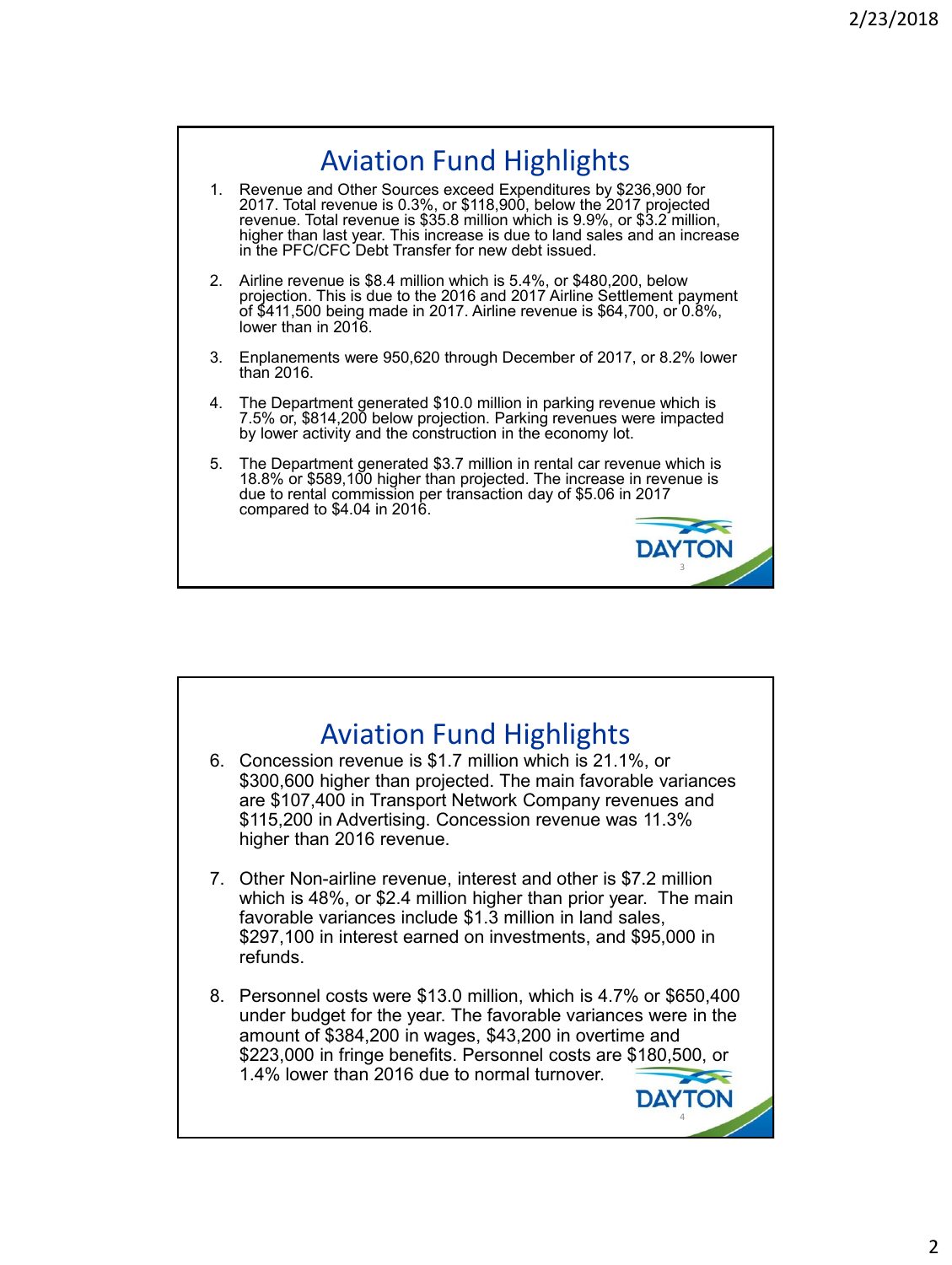## Aviation Fund Highlights 9. Contracts, Materials and Other Uses were \$11.7 million, which is 13.2% or \$1.8 million below budget for the period. These favorable variances were in utilities of \$464,600, supplies and materials of \$369,400, and maintenance agreements of \$394,200. Contracts and Materials expenditures are \$1.2 million less than 2016. 10. Capital equipment purchases of \$353,300 were made during the year, which was \$137,000 higher than original budget. Additional capital investment in additional fiber was necessary due to security and telecommunication services at several facilities. 11. The Department was able to increase the capital project investment by \$1.9 million. The Department made the additional investment in AIP Discretionary Grant match. In addition, land and building purchases were made from the savings realized in the operating fund. 12. Debt Service of \$6.8 million exceeded prior year by \$3.8 million due to the addition of the 2016 debt issued DAY

5

December of 2016.

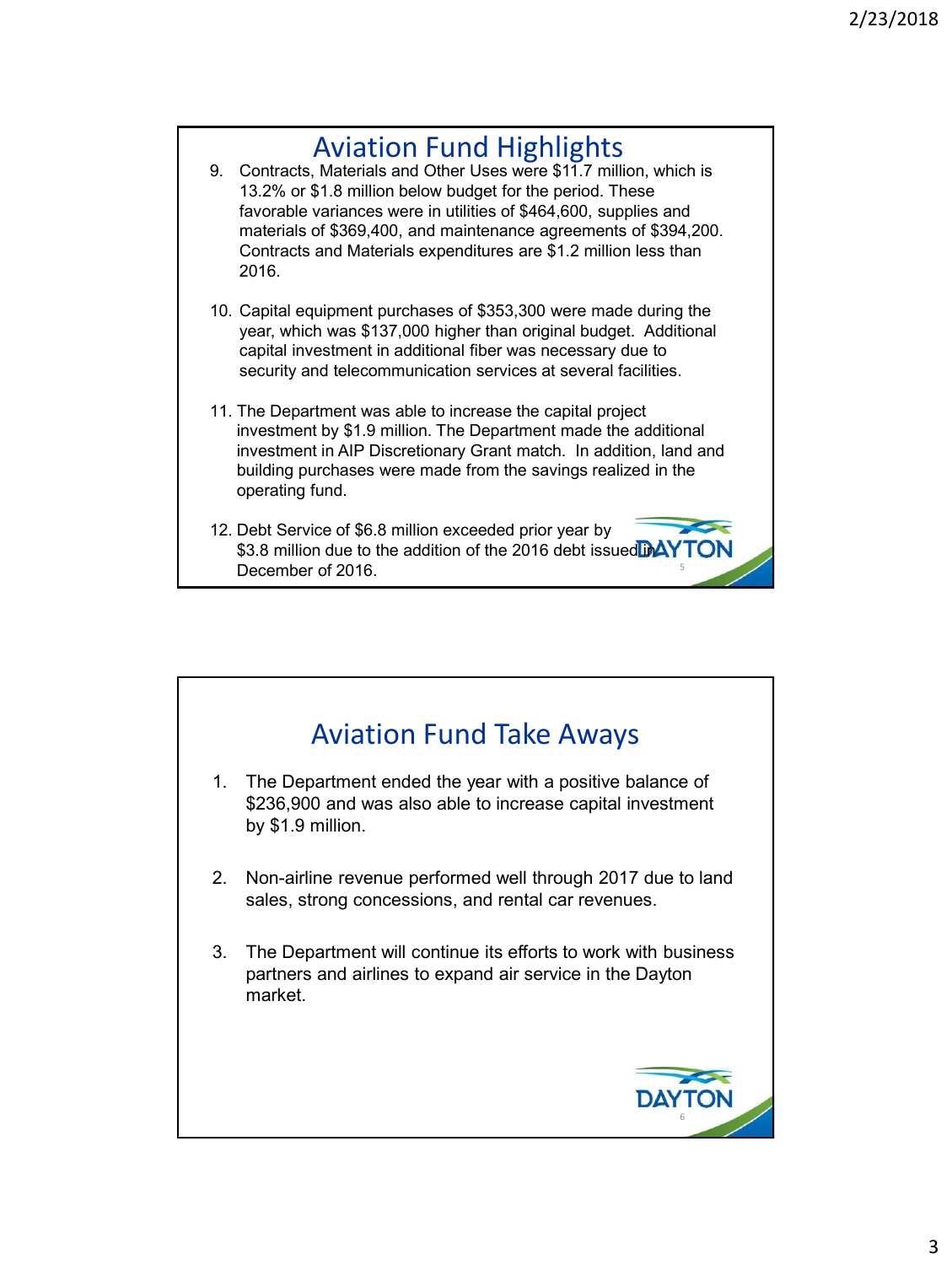

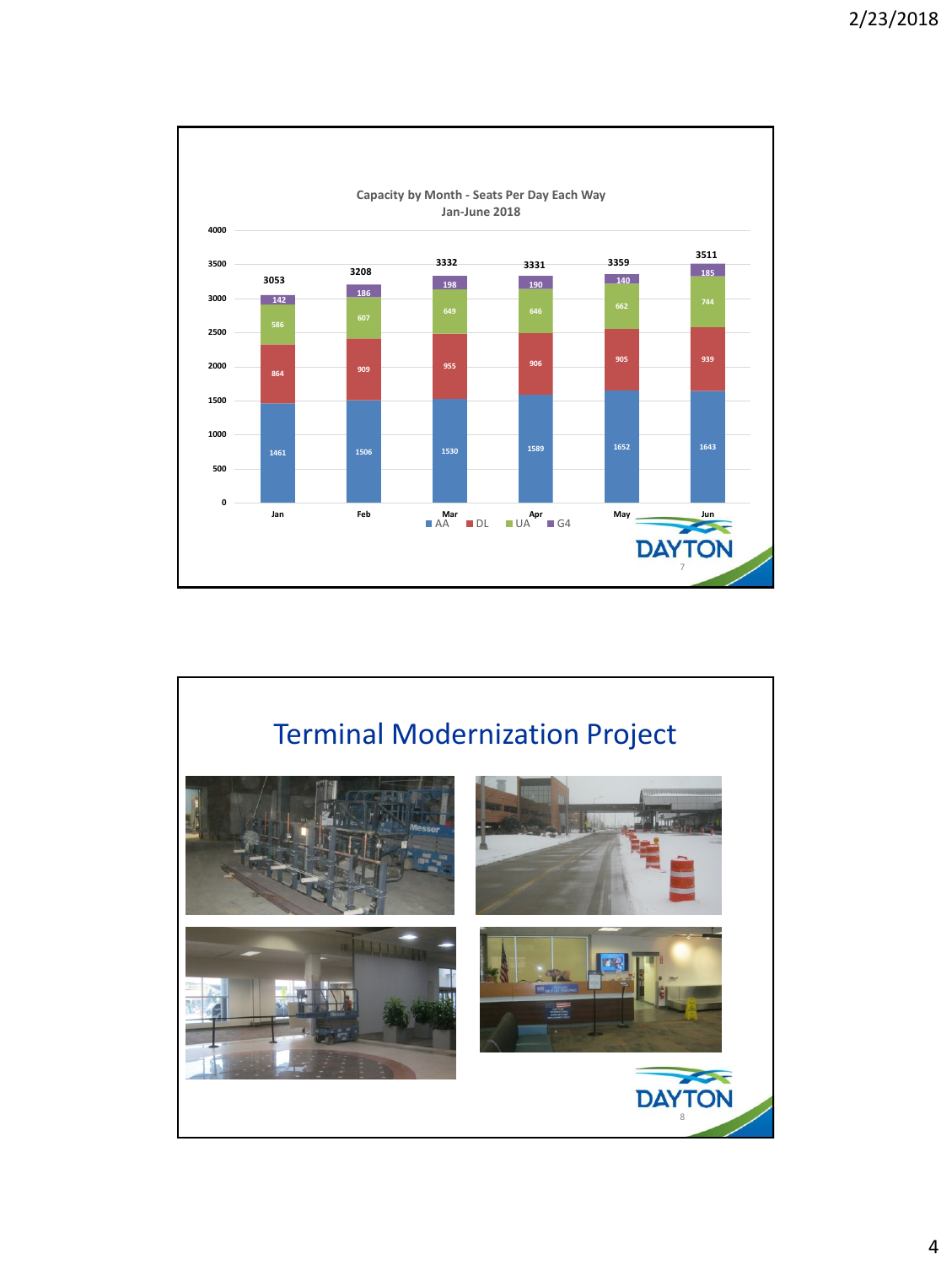

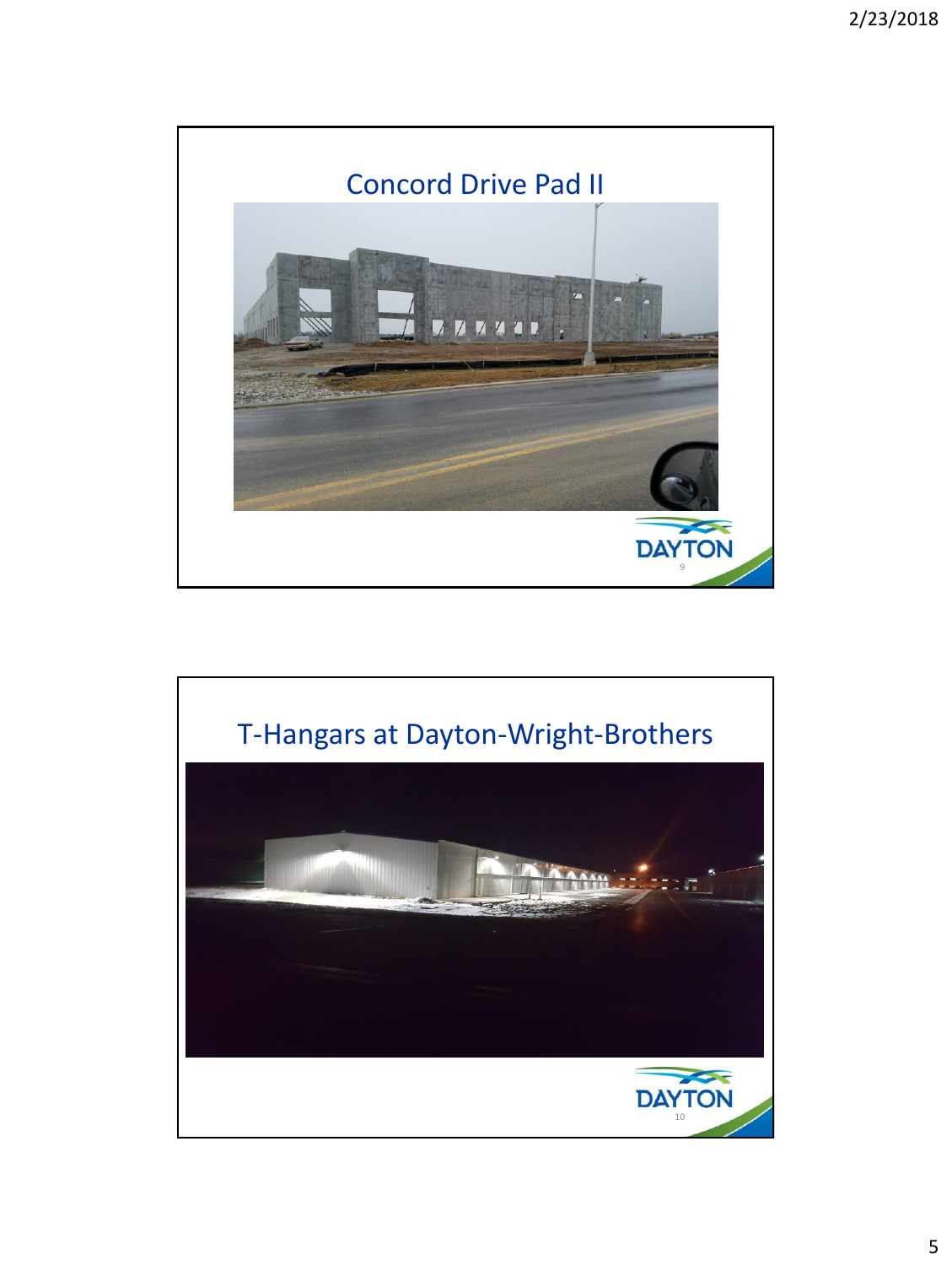